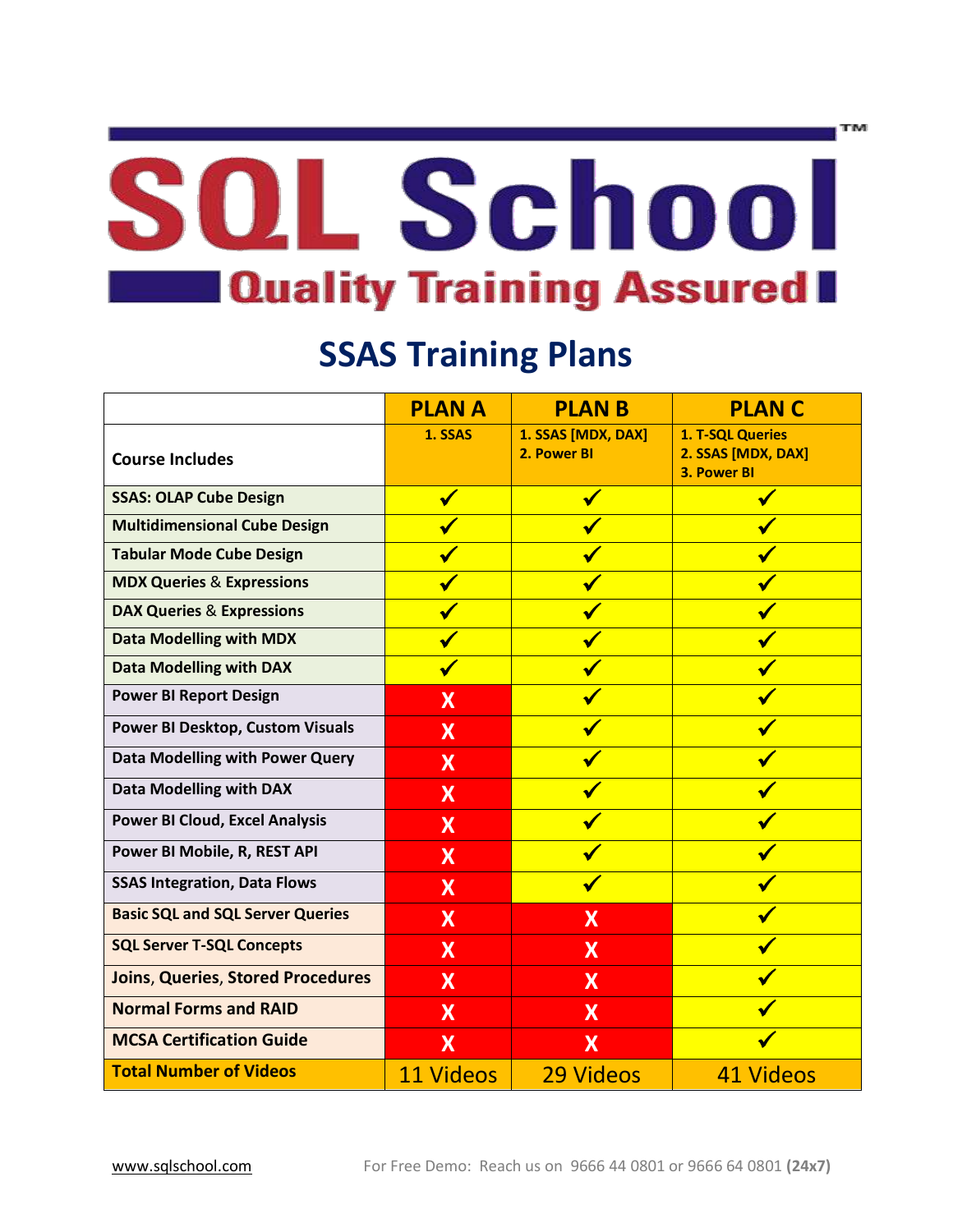## **Module 1: Basics**, **SQL Server** & **T-SQL Concepts** (For SSAS Plan C)

## **Video 1: SQL SERVER INTRODUCTION**

Data, Databases and RDBMS Software; Database Types : OLTP, DWH, OLAP; Microsoft SQL Server Advantages, Use; Versions and Editions of SQL Server; SQL : Purpose, Real-time Usage Options; SQL Versus Microsoft T-SQL [MSSQL]; Microsoft SQL Server - Career Options; Database Engine Component and OLTP; BI Components, Data Science Components; ETL, MSBI and Power BI Components; Course Plan, Resume, Project; 24 x 7 Lab; Software Installation Pre-Requisites;

## **Video 2: SQL SERVER INSTALLATIONS**

System Configuration Checker Tool; Versions and Editions of SQL Server; SQL Server Pre-requisites : S/W, H/W; SQL Server 2016 / 2017 Installation; SQL Server 2019 Installation; Instance Name; Instances : Types; Default Instance, Named Instances; Port Numbers; Service and Service Account; Authentication Modes and Logins; FileStream, Collation Properties;

## **Video 3: SSMS Tool, SQL BASICS - 1**

SQL Server Management Studio; Local and Remote Connections; System Databases: Master and Model; MSDB, TempDB, Resource Databases; Creating Databases : Files [MDF, LDF]; Creating Tables in GUI; Data Insertion & Storage; SQL : Real-time Usage; DDL, DML, SELECT, DCL and TCL Statements; Data Storage, Inserts - Basic Level; SELECT; Table Data Retrieval;

#### **Video 4: SQL BASICS - 2**

Creating Databases & Tables in SSMS; Single Row Inserts, Multi Row Inserts; Rules for Data Insertion Statements; SELECT Statement @ Data Retrieval; SELECT with WHERE Conditions; AND and OR; IN and NOT IN; Between, Not Between; LIKE and NOT LIKE; UPDATE Statement; DELETE & TRUNCATE; Logged and Non-Logged Operations; ADD, ALTER and DROP Statements;

## **Video 5: SQL BASICS - 3, T-SQL Introduction**

Schemas : Group Tables in Database; Using Schemas for Table Creation; Using Schemas in Table Relations; Table Migrations across Schemas; Default Schema : "dbo"; Import and Export Wizard; Bulk Operations; Excel File Imports / Exports; SQL Server Native Client; Executing SSIS Packages, Data Loads; Local and Global Temporary Tables; # & ## Prefix; Temporary Vs Permanent Tables;

## **Video 6: CONSTRAINTS & INDEXES BASICS**

Constraints and Keys - Data Integrity; NULL, NOT NULL Property on Tables; UNIQUE KEY Constraint; PRIMARY KEY Constraint; FOREIGN KEY Constraint, References; CHECK Constraint; DEFAULT Constraint; Identity Property : Seed & Increment; Database Diagrams and ER Models; Indexes : Basic Types and Creation; Clustered and Non Clustered Indexes; Primary Key and Unique Key Indexes;

## **Video 7: JOINS and TSQL Queries : Level 1**

JOINS; INNER JOINS For Matching Data; OUTER JOINS For (non) Match Data; Left Outer Joins; Right Outer Joins; FULL Outer Joins; One-way & Two Way Comparisons; "ON" Conditions; NULL, IS NULL; CROSS JOIN and CROSS APPLY; Join Options: Merge, Loop and Hash Joins;

## **Video 8: GROUP BY, T-SQL Queries : Level 2**

GROUP BY Queries and Aggregations; Group By Queries with Having Clause & Where Clause; WHERE and HAVING in T-SQL; Rollup : T-SQL Queries; Cube : Usage and T-SQL Queries; UNION and UNION ALL; EXISTS; Sub Queries; Joins with Group By Queries; Nested Sub Queries; UNION and UNION ALL; Nested Sub Queries with Group By, Joins; Comparing WHERE, HAVING Conditions;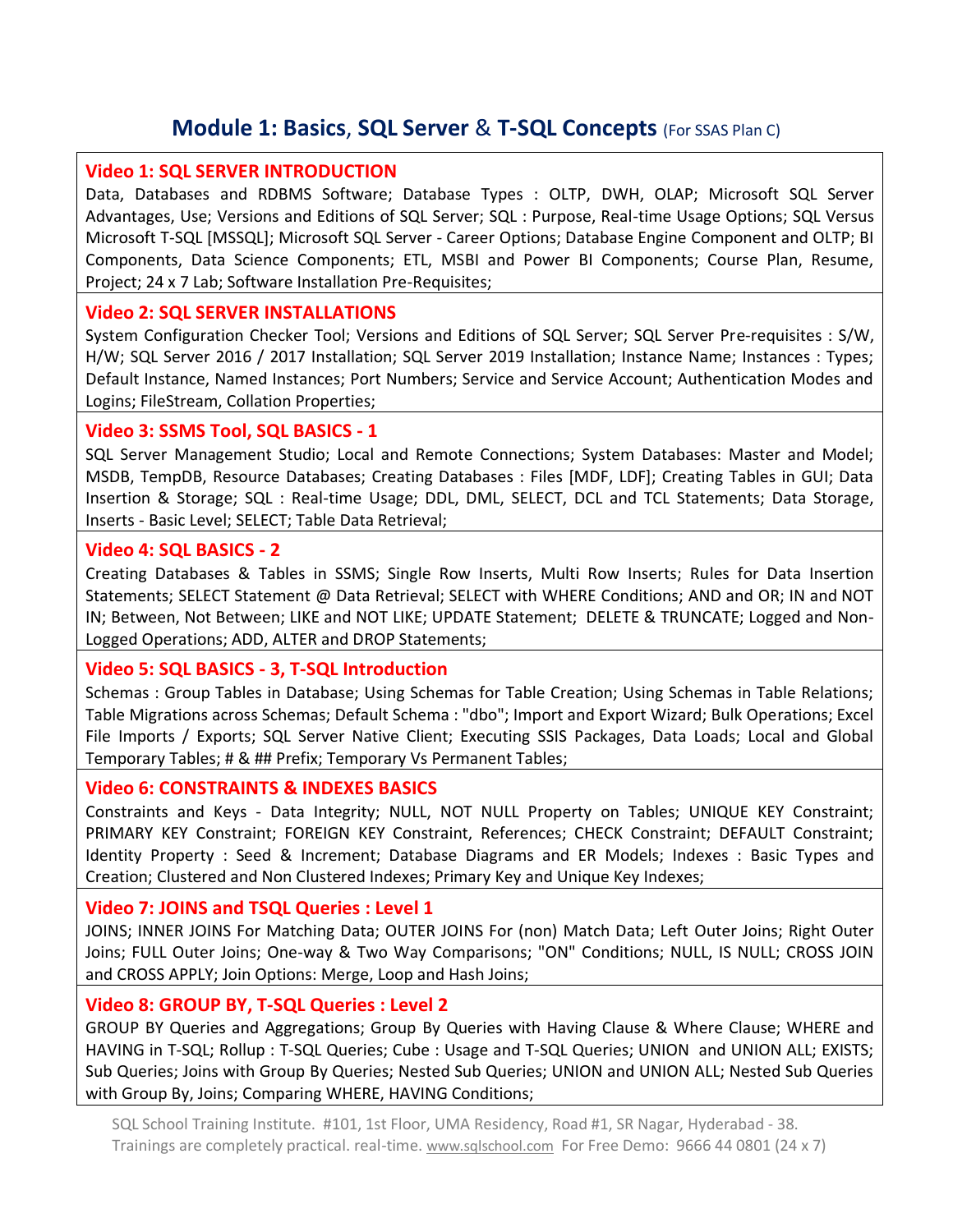## **Video 9: JOINS & T-SQL Queries : Level 3**

GetDate, Year, Month, Video Functions; Date & Time Styles, Data Formatting; DateAdd and DateDiff Functions; Cast and, Convert Functions in Queries; String Functions: SubString, Relicate; Len, Upper, Lower, Left and Right; LTrim, RTrim, CharIndex Functions; MERGE Statement - Comparing Tables; WHEN MATCHED and NOT MATCHED; IIF() Function for Value Compares; CASE Statement : WHEN, ELSE, END; ROW\_NUMBER() and RANK() Queries; Dense Rank and Partition By;

#### **Video 10: VIEW, PROCEDURE, FUNCTION BASICS**

Views : Types, Usage in Real-time; System Predefined Views and Audits; Listing Databases, Tables, Schemas; Functions : Types, Usage in Real-time; System Predefined Functions, Audits; DBId, DBName, ObjectID, ObjectName; Variables & Parameters; System Predefined Procedures; Parameters; Sp\_help, Sp\_helpdb and sp\_helptext; sp\_pkeys, sp\_rename and sp\_help;

#### **Video 11: TRIGGERS** & **TRANSACTIONS**

Triggers Real-world Usage; FOR/AFTER Triggers; INSTEAD OF Triggers; INSERTED, DELETED Memory Tables; DML Automations using Memory Tables; Read Only Tables; Enable Triggers and Disable Triggers; ACID Properties; Auto Commit; EXPLICIT & IMPLICIT; COMMIT and ROLLBACK; Open Transactions; Query Blocking Scenarios @ Real-time; NOLOCK and READPAST Lock Hints;

## **Video 12: ER MODELS, NORMAL FORMS**

Normal Forms for Entity Relationships; First, Second, Third Normal Forms Usage; Boycee-Codd Normal Form: BNCF : Usage; 4 NF, EKNF, ETNF. Functional Dependency; Multi-Valued, Transitive Dependencies; Composite Keys and Composite Indexes; 1:1, 1:M, M:1, M:M Relationship Types; SQL Queries Access in Reporting Tools; Office Data Connection Files; Excel Pivot Reports; SQL Queries in BI Tools; FETCH OFFSET, NEXT ROWS; Data Refresh (Manual, Automated);

**REAL-TIME CASE STUDY – 2** (**Sales** & **Retail**)**, EXCEL INTEGRATION**

## **Module 2**: **SQL Server Analysis Services** (**SSAS**)

{For SSAS All Plans}

## **Video 1: INTRODUCTION TO SSAS & CONFIGURATION**

Installation and Configuration of SSAS; SSAS Component & Tools - Operational Modes; Multidimensional Mode : Properties & Usage; Tabular Mode : Purpose, Properties and Usage (ROLAP); PowerPivot Mode : Properties and Usage (Overview); Multidimensional Mode Instances, Verification; SSAS Service Accounts & Usage. SQL Browser Service; SSDT Tool: SQL Server Data Tools - SSDT / Visual Studio; Understanding Developer Environment (SSDT) Interface; SSAS Online Training - Lab Plan, Resources & Databases; Need for OLAP Databases and Cubes For Analysis - OLAP; Need for MDX : Multidimensional Expression Language; Need for DAX : Data Analysis Expression Language; Need for XMLA and DMX Environments. SSAS Architecture; SSAS Workflow in Real-world. Data Source Configurations & DB Installations for Lab;

## **Video 2: BASIC CUBE DESIGN WITH SSAS, EXCEL PIVOT**

Basic Cube Design with SSDT (SQL Server Data Tools); SSAS OLAP Entities : Data Source, Data Source View; Cube Design Concepts : Measure Groups, Measures; Identifying Dimensions, Attributes and Members; Basic Cube Design : DS, DSV, Cube Wizard, Dimensions; Adding Attributes. SSAS Deployment and Cube Access; PROCESS of OLAP Cube. Options and Online Deployment; Cube Browsing (Basic Level) using SSMS & SSDT Tools; Excel Connections for SSAS Databases & OLAP Cube Access; Excel PIVOT Tables and Basic Chart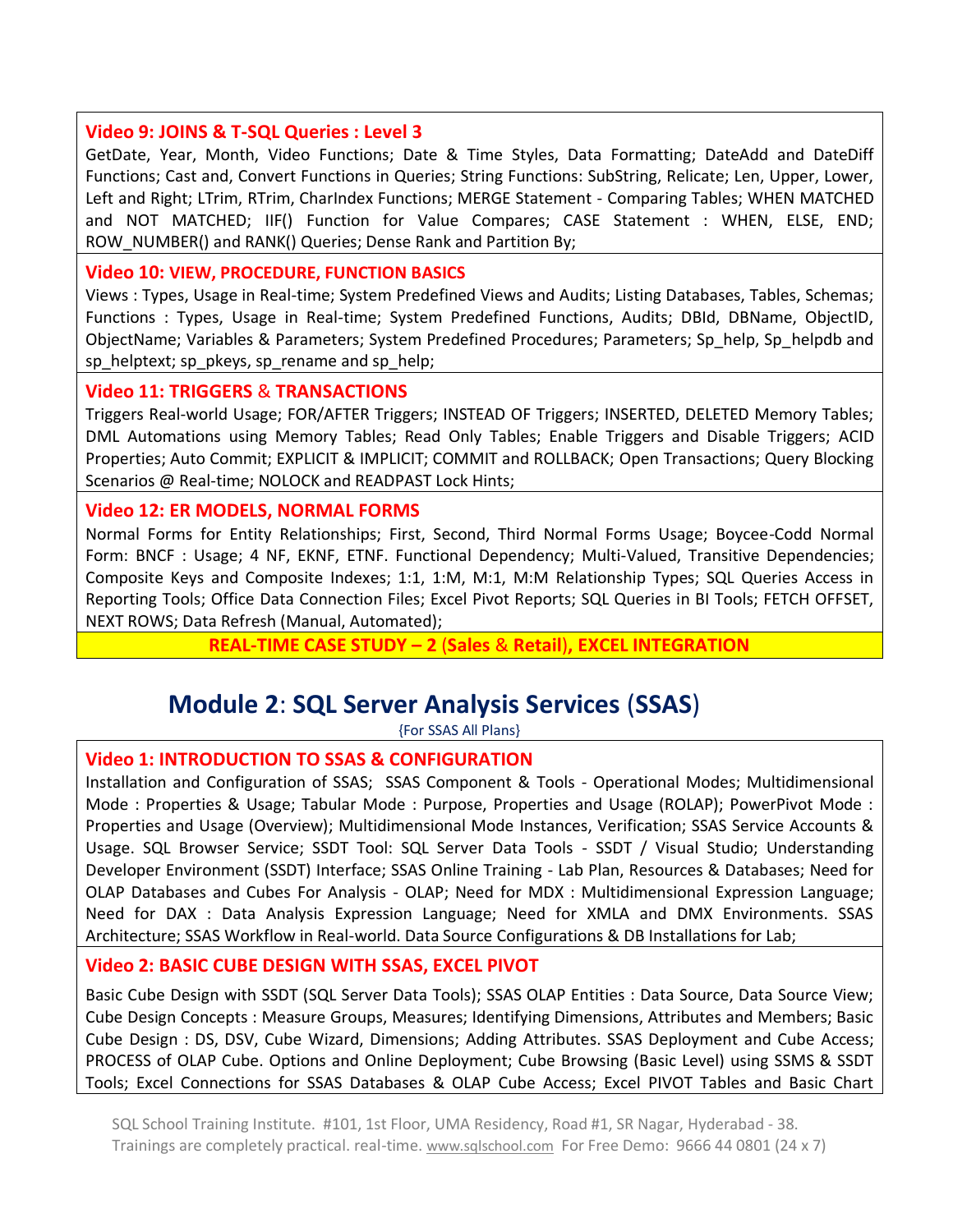Report Design in SSAS; Piechart Reports and Attribute Filters. Usage Statistics; Common Deployment Errors : Logon Failures @ OLAP Server; OLAP Server Impersonation Account - NT ATHORITY Account; OLAP Deployment Warnings and Solutions. Precautions; End to End Implementation of SSAS - Basic Example;

## **Video 3: HIERARCHIES, MDX - LEVEL 1**

Working with Data Source Views (DSV) : Named Calculations; Named Queries & Dimension Attributes. Explore Data in DSV; Basic Dimension Types : Database Dimension @ Entity Level; Cube Dimension Based on Entity Relations in DSV; Creating Hierarchies in Multidimensional Cube : Purpose; Grouping Attributes within Database Dimensions; Testing Hierarchies in Cube Browser : SSMS, SSDT Tools; MDX: Multidimensional Expression Language. Syntax Rules; MDX Queries Syntax and MDX Expressions Syntax; MDX Syntax and Axis Models. Cube Data into Rows, Columns; Practical Advantages of MDX: Reports, Cube Writebacks; MDX Queries with Dimension Attributes, Members. Axis; MDX Queries on Hierarchies, Levels and Attribute Keys; MEMBERS, CHILDREN, ALL MEMBERS - Cube Aggregates; SELECT in MDX with CROSSJOIN Examples;

## **Video 4: CALCULATIONS, MDX - LEVEL 2**

MDX Queries with WHERE, EXCEPT, RANGE, Operators; NONEMPTY, Multiple Member Values. Limitations @ WHERE; PARENT and CHILDREN with MDX Hierarchies. Tuple Inverse; MDX ORDER, TOPCOUNT / HEAD, BOTTOMCOUNT/ TAIL; FILTERS in MDX - CURRENT MEMBER, EMPTY MEMBER; FILTER Expressions with AND / OR and LEFT / RIGHT Range; MDX Query Batches - GO Statement and Query Separator; ADOMD Client : MDX Query Processing and Real-time Use; MDX Calculations - Creation and Scope of Usage; Calculations with MDX Expressions: Measure Level; Calculations with MDX Expressions: Attribute Level; Time Based Calculations with MDX Scripts in Cube; TIME DIMENSIONS - Purpose and Advantages, Properties; Time Keys and Time Attributes - Calendar / Fiscal / ISO; BI Enhancements (Cube) : Advantage; Identifying Attributes, Hierarchies For Time Enhancements; Testing Time Intelligence : YoY, YTD, QTD, MTD, etc..

## **Video 5: PARTITIONS, AGGREGATIONS, PERSPECTIVES**

Partitions : Purpose and Architecture, Tuning Operations; Cube Partitions : Storage, Slice Options. Query Conditions; Query Binding and Table Binding Options in Partition Design; Aggregations - Purpose and Usage. Predefined Calculations; Aggregation Types: Full, Default, None and Unrestricted; Measure Properties and Default Aggregation Types in OLAP; Linking Aggregations and Partitions. Cube Slicing Options; Additive and Semi-Additive Measures - Aggregation Options; Storage Modes : Multidimensional, Relational and Hybrid; Aggregation Storage & Measure Group Storage: MOLAP/ROLAP; MOLAP - Automatic Processing, Scheduled, Medium Latency; Low Latency Processing and Custom Scheduling Options; Proactive Caching Options and Silence / Override Interval; Cache Rebuild & Overwrite Options. Processing with Partitions; Perspectives - Purpose and Scenarios For Invalid Cube Access; Dimension Usage Tab for Dimension Relations. End User Access; Translations : Creation and Real-time Use. Language Settings

## **Video 6: KPIs, OLAP CUBE DEPLOYMENTS**

Key Performance Indicators (KPI) - Purpose, Design Options; MDX Calculations for GOAL, VALUE, STATUS & TREND; Variance and Value Computations. Format Options, Scope; KPI Organizer, Calculations. MDX Expressions, Time Analysis; FORMAT\_STRING, MDX Expressions and Member Operators; MEMBER Names and SOLVE\_ORDER Expressions in MDX; Parent KPIs with Member Hierarchies, KPI Browser Options; KPIs for Drill-Up, Drill-Down in MS Excel. Pivot Tables; SSAS Deployment Wizard : BUILD and Configuration Files; Deployment Options, Settings, Targets: Transaction Settings; SSAS Deployment Wizard Usage: Impersonation Settings; SSAS Deployment Accounts and Passwords. Security Inherit; OLAP Cube Security Roles and Partition Settings (MOLAP); Key Error Logs, Custom Storage and Error Locations; Scripting Deployment Procedure. Executing of XMLA Scripts; OLAP Database Processing Options - Full, Default, None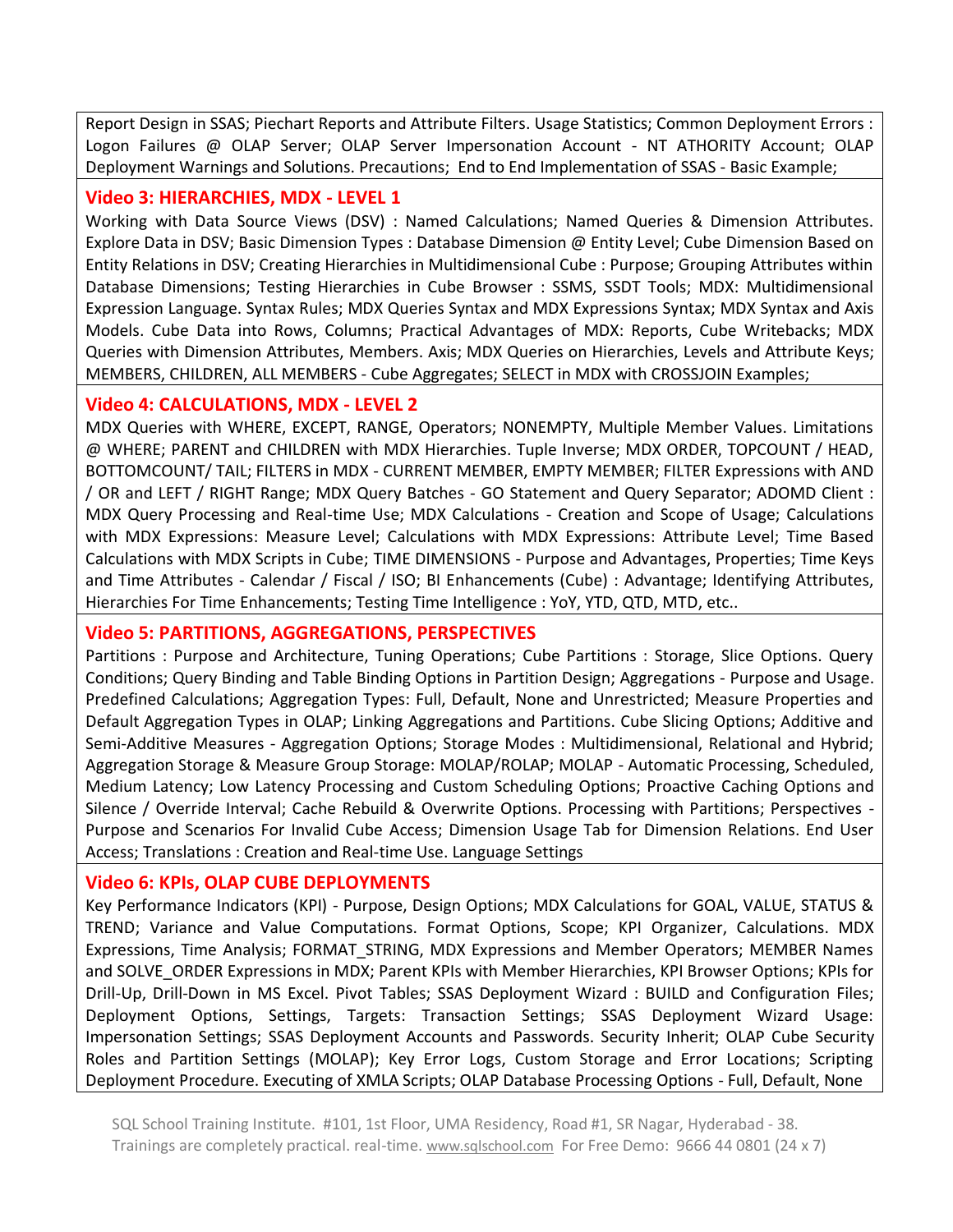#### **Video 7: TABULAR MODE INSTALLATION, CUBE DESIGN**

SSAS Tabular Mode : Purpose, Scope of Real-time Usage; SSAS Tabular Mode Server Installation, Mode Verification; Tabular Mode Server and Database Architecture; Tabular Mode Advantages with Data Sources, Cube Design; Tabular Mode Design : SSDT, Power Query, DAX; Purpose of Power Query and DAX for OLAP Cube Design; In-Memory Vertipaq Storage - Performance Advantages; BISM : Business Intelligence Semantic Model; Tabular Mode Cubes : Developing Data Models (SMDL); Workspace Servers : Integrated and Dedicated Modes; Comparing Workspace Server and Integrated Options; Compatibility Levels; Cube Design with SQL Server Databases : Data Imports; Workflow Operations with Tabular Mode Cube Design; Data Sources, SSDT and Tabular Cube Design; SSAS OLAP Environment and Cube Report Entities

#### **Video 8: TABULAR MODE CUBE DESIGN, DAX - 1**

Cube Design with SQL Server Databases: Data Imports; Identifying Tables, Dimensions, Attributes and Members; Designing Measure Groups, Aggregated Measures; Grid Formats and Diagram Formats. Process Options; BUILD and DEPLOY Options with Integrated Workspace; Cube Browsing with "Analyze in Excel" Options, Reports; Tabular Mode Cube Design : Creating, Using Hierarchies; DAX UI & Data Types; DAX Usage : DAX Queries & DAX Expressions; DAX Aggregated Measures with DAX, DAX Syntax; Hierarchies in Cube Design : Adding Levels; Relationship Edits : Active, Inactive Relations; Tabular Mode Cube Redesign with Import Templates; Model Options : Process, Calculate; Data Load Verifications, Tabular Mode Explorer;

## **Video 9: TABULAR MODE - DAX - 2**

KPIs (Key Performance Indicators) Real-time Use; Partitions in Tabular Mode Cube Design; Using Power Query for Partition Design; Power Query Expressions and Data Filters; Import Data Options and ETL Operations; ; Defining Measures with DAX Expressions; Defining Perspectives for Cube Access; Data Expression Language (DAX) Basics; DAX Usage : Columns and Measures in SSAS; Auto generated Expressions in DAX; Member Representations; DAX Functions, Expressions; Standard Functions, Time Intelligence Functions; DAX FILTER() and CALCULATE() Operations; Time Dimension and YTD(), QTD(), MTD();

#### **Video 10: OLAP DATABASE MANAGEMENT**

OLAP DB Backups & Restores - Multidimensional, Tabular; Detach and Attach; OLAP Database Processing and XMLA Scripts; Cube Processing Jobs with DB Engine Agent; OLAP Database Scripting with XMLA, Cloning; OLAP Database Security Roles - MDX, DAX; Partition Management - Split and Merge; OLAP Cube Audits, Usage Based Optimization; OLAP Cube Writebacks. Cube Updates with MDX; Tabular Mode Cube Processing Options; Direct Query & In Memory with Direct Query; In-Memory Options with Direct Query in OLAP; Data Mining - Decision Trees, Clustering Alg"; Training, Testing Sets. Lift Charts, DMX Queries; Dimension Types : Fact, Role Playing, Degenerate; Multidimensional - Tabular Mode Comparisons;

**Video 11: SSAS Project Work For Resume**, **Job Work**

## **Module 3: Power BI** (**Reports, Cloud, Server**)

{For SSAS Plans B, C}

## **Video 1 : POWER BI BASICS**

Power BI Job Roles in Real-time; Power BI Data Analyst Job Roles; Business Analyst - Job Roles; Power BI Developer - Job Roles; Power BI for Data Scientists Comparing MSBI and Power BI; Comparing Tableau and Power BI; MCSA 70-778, MCSA 70-779 Exam; Types of Reports in Real-World; Interactive &

SQL School Training Institute. #101, 1st Floor, UMA Residency, Road #1, SR Nagar, Hyderabad - 38. Trainings are completely practical. real-time. [www.sqlschool.com](http://www.sqlschool.com/) For Free Demo: 9666 44 0801 (24 x 7)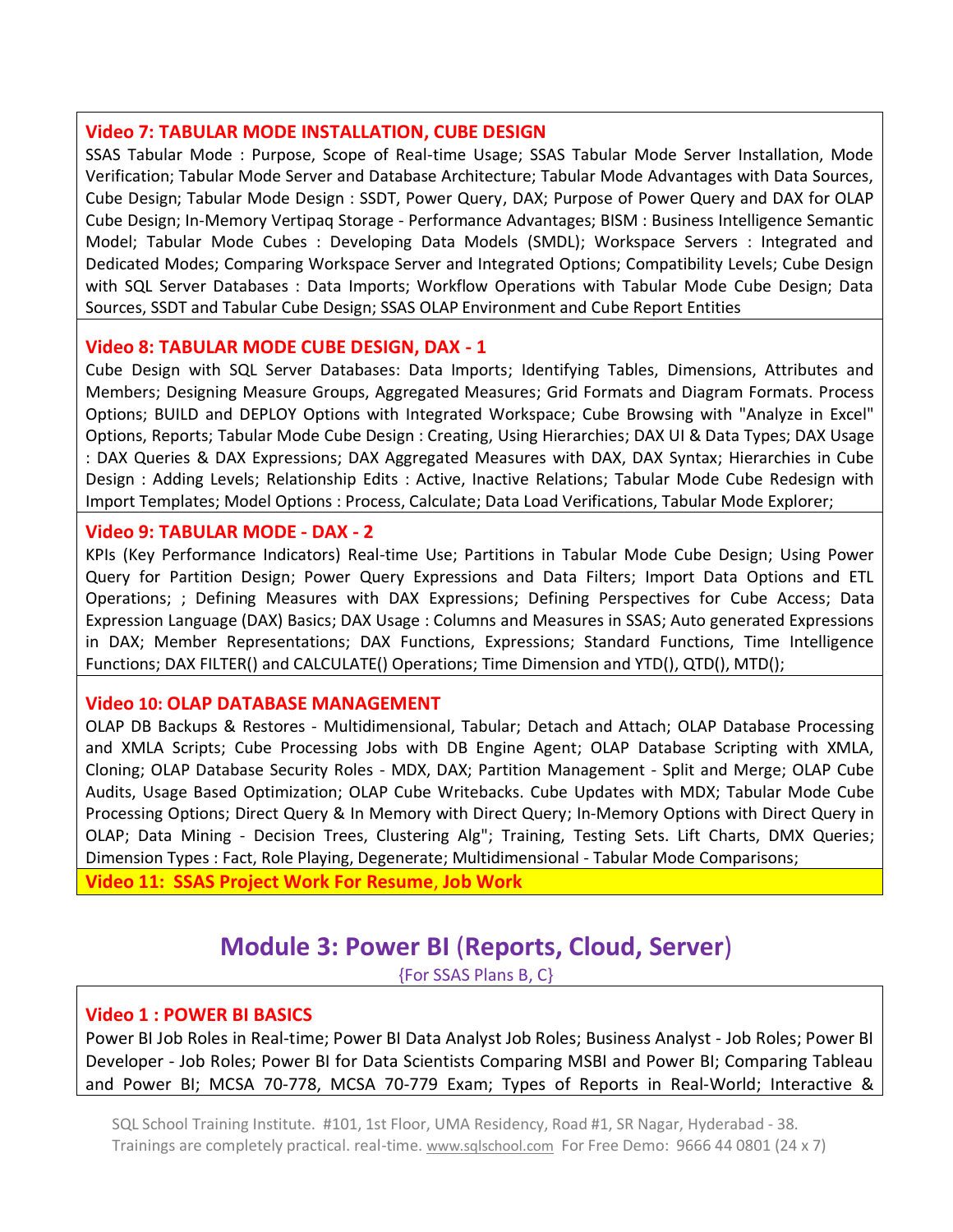Paginated Reports; Analytical & Mobile Reports; Data Sources Types in Power BI; Licensing Plans; Power BI Training : Lab Plan; Power BI Dev, Prod Environments;

## **Video 2 : BASIC REPORT DESIGN**

Power BI Desktop Installation; Data Sources & Visual Types; Canvas, Visualizations and Fields; Get Data and Memory Tables; In-Memory xvelocity Database; Table and Tree Map Visuals; Format Button and Data Labels; Legend, Category and Grid; PBIX and PBIT File Formats; Visual Interaction, Data Points; Disabling Visual Interactions; Edit Interactions - Format Options; SPOTLIGHT & FOCUSMODE; CSV and PDF Exports. Tooltips; Power BI EcoSystem, Architecture;

## **Video 3 : VISUAL SYNC, GROUPING**

Slicer Visual : Real-time Usage; Orientation, Selection Properties; Single & Multi Select, CTRL Options; Slicer : Number, Text and Date Data; Slicer List and Slicer Dropdowns; Visual Sync Limitations; Disabling Slicers; Grouping : Real-time Use, Examples; List Grouping and Binning Options; Grouping Static / Fixed Data Values; Grouping Dynamic / Changing Data; Bin Size and Bin Limits (Max, Min); Bin Count and Grouping Options; Grouping Binned Data, Classification;

## **Video 4 : HIERARCHIES, FILTERS**

Creating Hierarchies in Power BI; Independent Drill-Down Options; Dependant Drill-Down Options; Conditional Drilldowns, Data Points; Drill Up Buttons and Operations; Expand & Show Next Level Options; Dynamic Data Drills Limitations; Show Data and See Records; Filters : Types and Usage in Realtime; Visual Filter, Page Filter, Report Filter; Basic, Advanced and TOP N Filters; Category and Summary Level Filters; DrillThru Filters, Drill Thru Reports; Keep All Filters" Options in DrillThru; CrossReport Filters, Include, Exclude;

## **Video 5 : BOOKMARKS, AZURE, MODELING**

Drill-thru Filters, Page Navigations; Bookmarks : Real-time Usage; Bookmarks for Visual Filters; Bookmarks for Page Navigations; Selection Pane with Bookmarks; Buttons, Images with Actions; Buttons, Actions and Text URLs; Bookmarks View & Selection Pane; OLTP Databases, Big Data Sources; Azure Database Access, Reports; Import &Direct Query with Power BI; Enter Data; Data Modeling : Currency, Relations; Summary, Format, Synonyms; Web & Mobile View in PBI;

## **Video 6 : VISUALIZATION PROPERTIES**

Stacked Charts and Clustered Charts; Line Charts, Area Charts, Bar Charts; 100% Stacked Bar and Column Charts; Map Visuals: Tree, Filled, Bubble; Cards, Funnel, Table, Matrix; Scatter Chart : Play Axis, Labels; Series Clusters; Waterfall Chart; ArcGIS Maps; Infographics; Color Saturation, Sentiment Colors; Column Series, Column Axis in Lines; Join Types : Round, Bevel, Miter; Shapes, Markers, Axis, Plot Area; Data Colors; Series, Custom Series and Legends;

## **Video 7 : POWER QUERY LEVEL 1**

Power Query Architecture and M Language; Data Types, Literals and Values; Power Query Transformation Types; Table & Column; Text & Number Transformations; Date, Time and Structured Data; List, Record & Table; let, source, in statements @ M Lang; Power Query Functions, Parameters;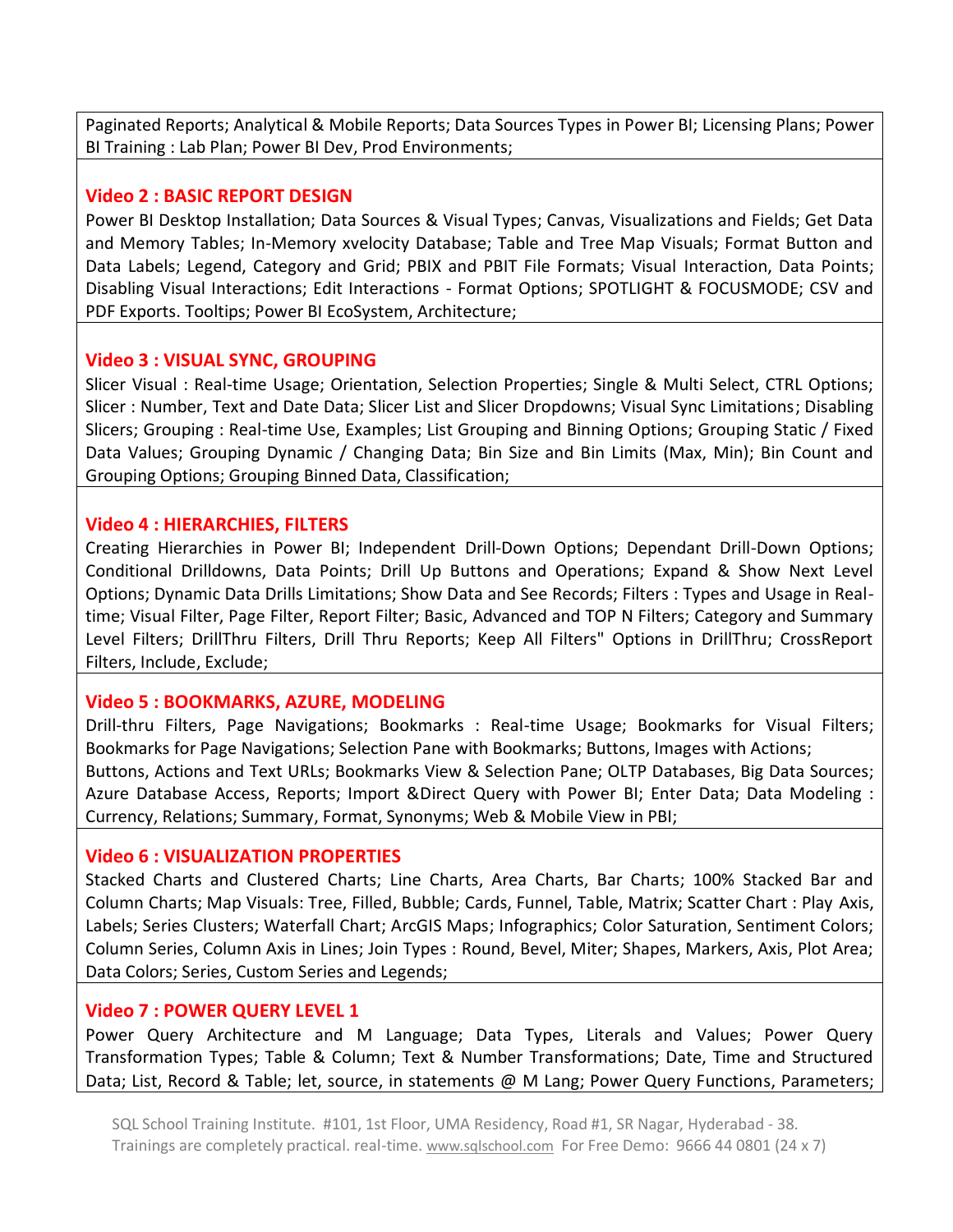Invoke Functions; Get Data, Table Creations, Edit; Merge and Append Transformations; Join Kinds, Advanced Editor, Apply; ETL Operations with Power Query;

## **Video 8 : POWER QUERY LEVEL 2**

Query Duplicate, Query Reference; Group By and Advanced Options; Aggregations with Power Query; Transpose, Header Row Promotion; Reverse Rows and Row Count; Data Type Changes & Detection; Replace Columns: Text, NonText; Replace Nulls: Fill Up, Fill Down; PIVOT, UNPIVOT; Move Column and Split Column; Extract, Format; Date & Time Transformations; Deriving Year, Quarter, Month, Video; Add Column : Query Expressions; Query Step Inserts and Step Edits;

## **Video 9 : POWER QUERY LEVEL 3**

Creating Parameters in Power Query; Parameter Data Types, Default Lists; Static/Dynamic Lists For Parameters; Removing Columns and Duplicates; Convert Tables to List Queries; Linking Parameters to Queries; Parameters and PBI Canvas; Multi-Valued Parameter Lists; Creating Lists in Power Query; Converting Lists to Table Data; Advanced Edits and Parameters; Data Type Conversions, Expressions; Columns From Examples, Indexes; Conditional Columns, Expressions;

## **Video 10 : DAX Functions - Level 1**

DAX : Importance in Real-time; Real-world usage of Excel, DAX; DAX Architecture, Entity Sets; DAX Data Types, Syntax Rules; DAX Measures and Calculations; ROW Context and Filter Context; DAX Operators, Special Characters; DAX Functions, Types in Real-time; Vertipaq Engine, DAX Cheat Sheet; Creating, Using Measures with DAX; Creating, Columns with DAX; Quick Measures; SUM, AVERAGEX, KEEPFILTERS; Dynamic Expressions, IF in DAX;

## **Video 11 : DAX Functions - Level 2**

Data Modeling Options in DAX; Detecting Relations for DAX; Using Calculated Columns in DAX; Using Aggregated Measures in DAX; Working with Facts & Measures; Modeling : Missing Relations; Modeling : Relation Management; CALCULATE Function Conditions; CALCULATE & ALL Member Scope; RELATED & COUNTROWS in DAX; Slicing; Dynamic Expressions, RETURN; Date, Time, Text Functions; Logical, Mathematical Functions; Running Total, EARLIER Function;

## **Video 12 : DAX FUNCTIONS - Level 3**

1:1, 1:M and M:1 Relations; Connection with CSV, MS Access; AVERAGEX and AVERAGE in DAX; KEEPFILTERS and CALCUALTE; COUNTROWS, RELATED, DIVIDE; PARALLELPERIOD, DATEDADD; CALCULATE & PREVIOUSMONTH; USERELATIONSHIP, DAX Variables; TOTALYTD , TOTALQTD; DIVIDE, CALCULATE, Conditions; IF..ELSE..THEN Statement; SELECTEDVALUE, FORMAT; SUM, DATEDIFF Examples; TOVIDEO, DATE, VIDEO with DAX; Time Intelligence Functions;

## **Video 13 : POWER BI CLOUD - 1**

Power BI Service Architecture; Power BI Cloud Components, Use; App Workspaces, Report Publish Related Datasets Cloud; Creating New Reports in Cloud; Report Publish and Report Uploads; Dashboards Creation and Usage; Adding Tiles to Dashboards; Pining Visuals and Report Pages; Visual Pin Actions in Dashboards; LIVE Interaction in Dashboard; Adding Images, Custom Links; Videos & Embed Links; API Data Sources; Streaming Dataset Tiles (REST API);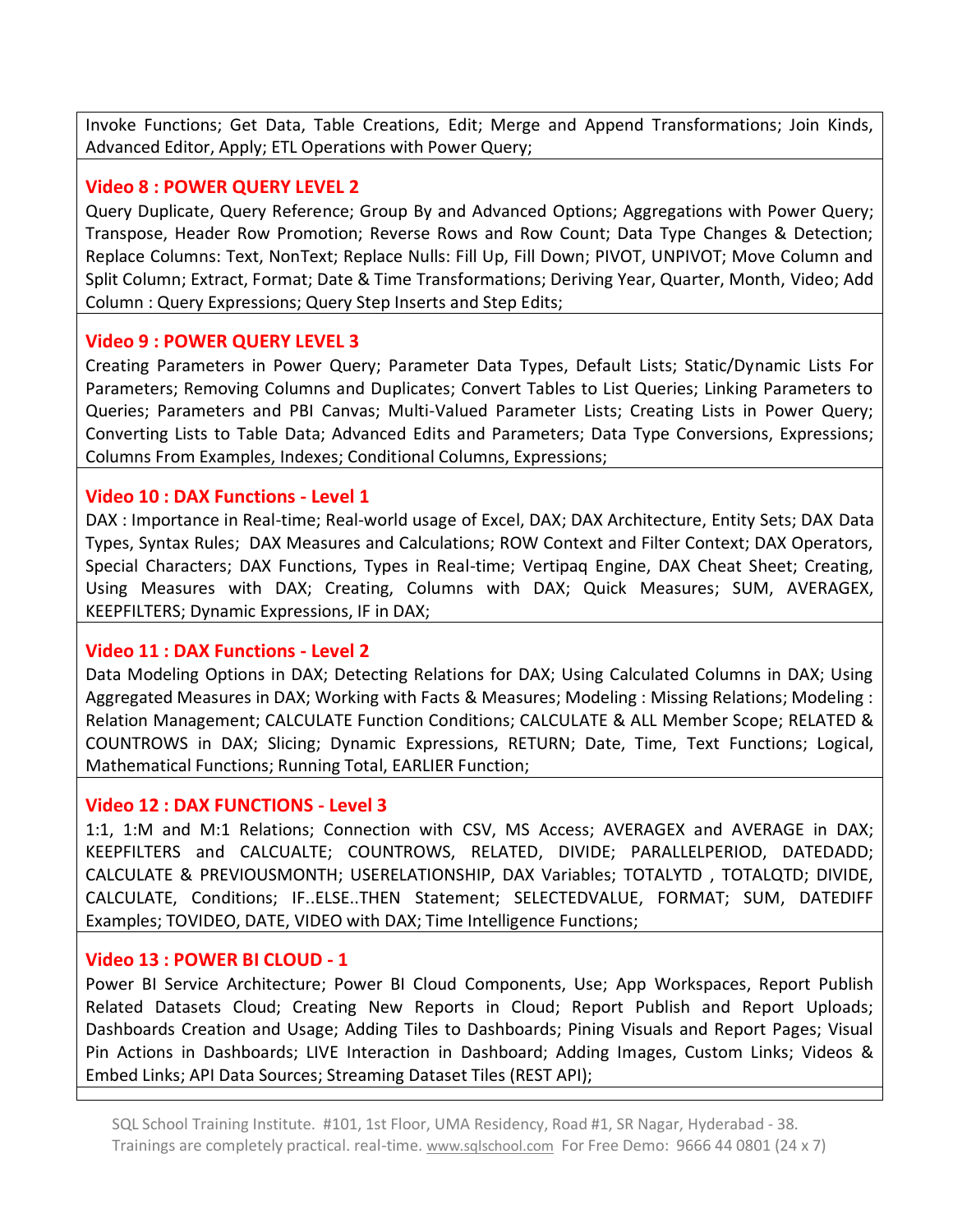## **Video 14 : POWER BI CLOUD - 2**

Dashboards Actions, Report Actions; DataSet Actions: Create Report; Share, Metrics and Exports; Mobile View & Dashboard Themes; Q & A [Cortana], Pin Visuals; Export, Subscribe, Subscribe; Favourite, Insights, Embed Code; Featured Dashboards and Refresh; Gateways Configuration, PBI Service; Gateway Types; Gateway Clusters, Data Refresh : Manual, Automatic; PBIEngw Service; DataFlows, Power Query Expressions; Adding Entities, JSON Files;

## **Video 15 : EXCEL, ROW LEVEL SECURITY**

Import and Upload Options in Excel; Excel Workbooks and Dashboards; Datasets in Excel and Dashboards; Using Excel Analyzer in Power BI; Using Excel Publisher in PBI Cloud; Excel Workbooks, PINS in Power BI; Excel ODC Connections, Power Pivot; Row Level Security (RLS) with DAX; Need for RLS in Power BI Cloud; Data Modelling; DAX Roles Creation and Testing; Power BI Users to Roles; Custom Visualizations; Histogram, Gantt Chart, Info graphics;

## **Video 16: REPORT SERVER, REPORT BUILDER**

Need for Report Server in PROD; Install, Configure Report Server; Report Server DB, Temp Database; Webservice URL, Webportal URL; Creating Hybrid Cloud with Power BI; Using Power BI DesktopRS; Uploading Interactive Reports; Report Builder; Report Builder For Power BI Cloud; Designing Paginated Reports (RDL); Deploy to Power BI Report Server; Data Source Connections, Report; Power BI Report Server to Cloud; Tenant IDs; Mobile Report Publisher;

## **Video 17 : MSBI INTEGRATIONS WITH POWER BI**

Power BI with SQL Server Source; Power BI with SQL Data Warehouse; Power BI with SSAS OLAP Server; Power BI with Azure SQL DB Source; Power BI with Azure SQL Warehouse; Power BI with Azure Analysis Server; Power BI with SSRS (RDL) Reports; Power BI Report Builder Tool; Paginated Reports Design, Use; Data Sources, Datasets, RDL; Report Publish (RDL) to Cloud; Report Verifications; Interactive Vs Paginated Reports; Configuring & Managing Alerts in Cloud;

## **Video 18: Real-time Project** [**Sales** & **Customers**]

## **Resume**, **Project Oriented FAQs** and **Solutions**

| Email: contact@sqlschool.com                | <b>Call Us (India): 24 x 7</b>  |
|---------------------------------------------|---------------------------------|
| <b>Skype: SQL School Training Institute</b> | +91 9666 44 0801                |
| Website: www.sqlschool.com                  | +91 9666 64 0801                |
| <b>Trainer Contact:</b>                     | Call Us (USA / Canada) : 24 x 7 |
| saiphanindrait@gmail.com                    | +1 956.825.0401                 |
| +91 9030040801                              |                                 |

SQL School Training Institute. #101, 1st Floor, UMA Residency, Road #1, SR Nagar, Hyderabad - 38. Trainings are completely practical. real-time. [www.sqlschool.com](http://www.sqlschool.com/) For Free Demo: 9666 44 0801 (24 x 7)